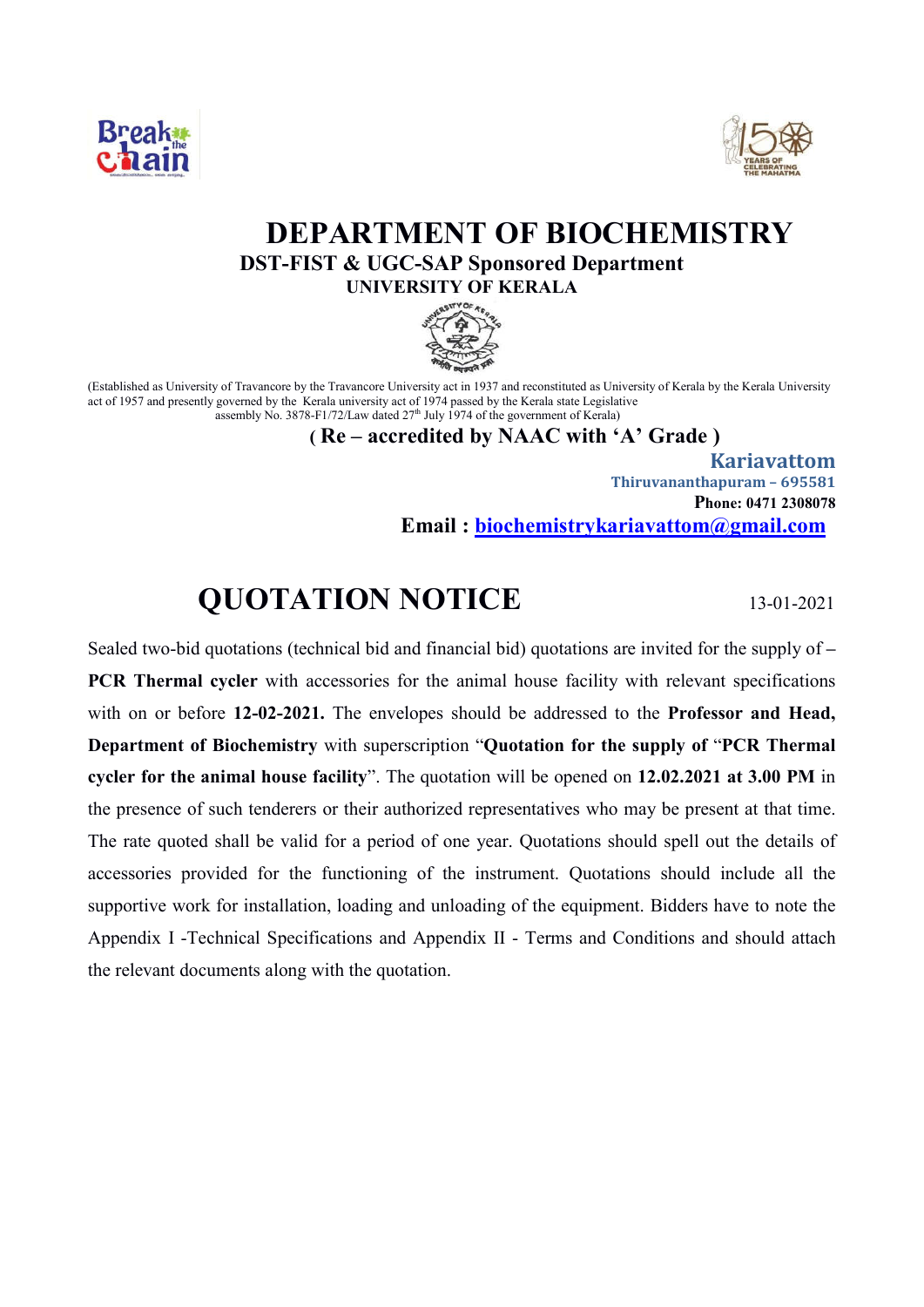### **APPENDIX I- TECHNICAL SPECIFICATIONS**

#### **Name of the Equipment: PCR MACHINE**

|                | <b>PCR MACHINE</b>                   |                                                                                                                                                                                                                                                                                                                                                                                                                                           |
|----------------|--------------------------------------|-------------------------------------------------------------------------------------------------------------------------------------------------------------------------------------------------------------------------------------------------------------------------------------------------------------------------------------------------------------------------------------------------------------------------------------------|
| $\mathbf{1}$   | Power source                         | $230 V/50 - 60 Hz$                                                                                                                                                                                                                                                                                                                                                                                                                        |
| $\overline{2}$ | capacity                             | 96 x 0.1ml/0.2ml PCR Tube, 71 x 0.5 ml PCR tube and 96<br>well PCR plate                                                                                                                                                                                                                                                                                                                                                                  |
| 3              | Technology                           | Peltier technology / Triple Circuit Technology with gradient<br>features                                                                                                                                                                                                                                                                                                                                                                  |
| $\overline{4}$ | Temperature                          | Gradient temperature range from $30 - 99^{\circ}$ C with $0.1^{\circ}$ C<br>minimum gradient spread. Block temperature control range<br>should be 4°C to 99°C                                                                                                                                                                                                                                                                             |
| 6              | Lid Temperature range                | 37 - 110 °C                                                                                                                                                                                                                                                                                                                                                                                                                               |
| $\tau$         | <b>Block Temperature</b><br>Accuracy | $\pm 0.2$ °C                                                                                                                                                                                                                                                                                                                                                                                                                              |
| 8              | Maximum power<br>consumption         | 700 W                                                                                                                                                                                                                                                                                                                                                                                                                                     |
| 9              | <b>Block Homogeneity</b>             | $\leq \pm 0.3$ ° C (20°C to 72°C); $\leq \pm$ 0.4° C (90°C)                                                                                                                                                                                                                                                                                                                                                                               |
| 10             | Heating rate                         | 3 °C/s; Cooling rate: 2 °C/s                                                                                                                                                                                                                                                                                                                                                                                                              |
| 11             | Other requirments                    | Inbuilt advance scheduling feature for users convenience will<br>be a preference. Should have large display with Intuitive<br>Graphic programming and Administrator and user login with<br>or without PIN for enhanced security. Should have Time<br>and/or Temperature increment cycles in PCR program.<br>Calibration according to NIST (USA), DKD/PTB (Germany)<br>UKAS/NPL (UK), UL/cUL listed.<br>Should comply to RoHS (2011/65/EU) |
|                | Warranty/AMC                         | Minimum 2year warranty / AMC                                                                                                                                                                                                                                                                                                                                                                                                              |

### **APPENDIX II- TERMS AND CONDITIONS**

- **1.** Separate tender along with separate sets of all necessary documents should be submitted for each instrument. The main envelop should be superscribed: "TENDER FOR SUPPLY OF ………………. (ENTER NAME OF EQUIPMENT). Last date of submission ............................" The date of Opening of Technical Bid and Financial Bid is indicated above.
- **2.** For those bidders submitting tenders for more than one instrument, separate applications for each instrument (Tender Bid and Financial Bid) must be placed in individual sealed envelopes and these envelops must be placed inside a bigger envelope. Only one model can be quoted in a tender. If the tenderer wants to quote for more than one model separate